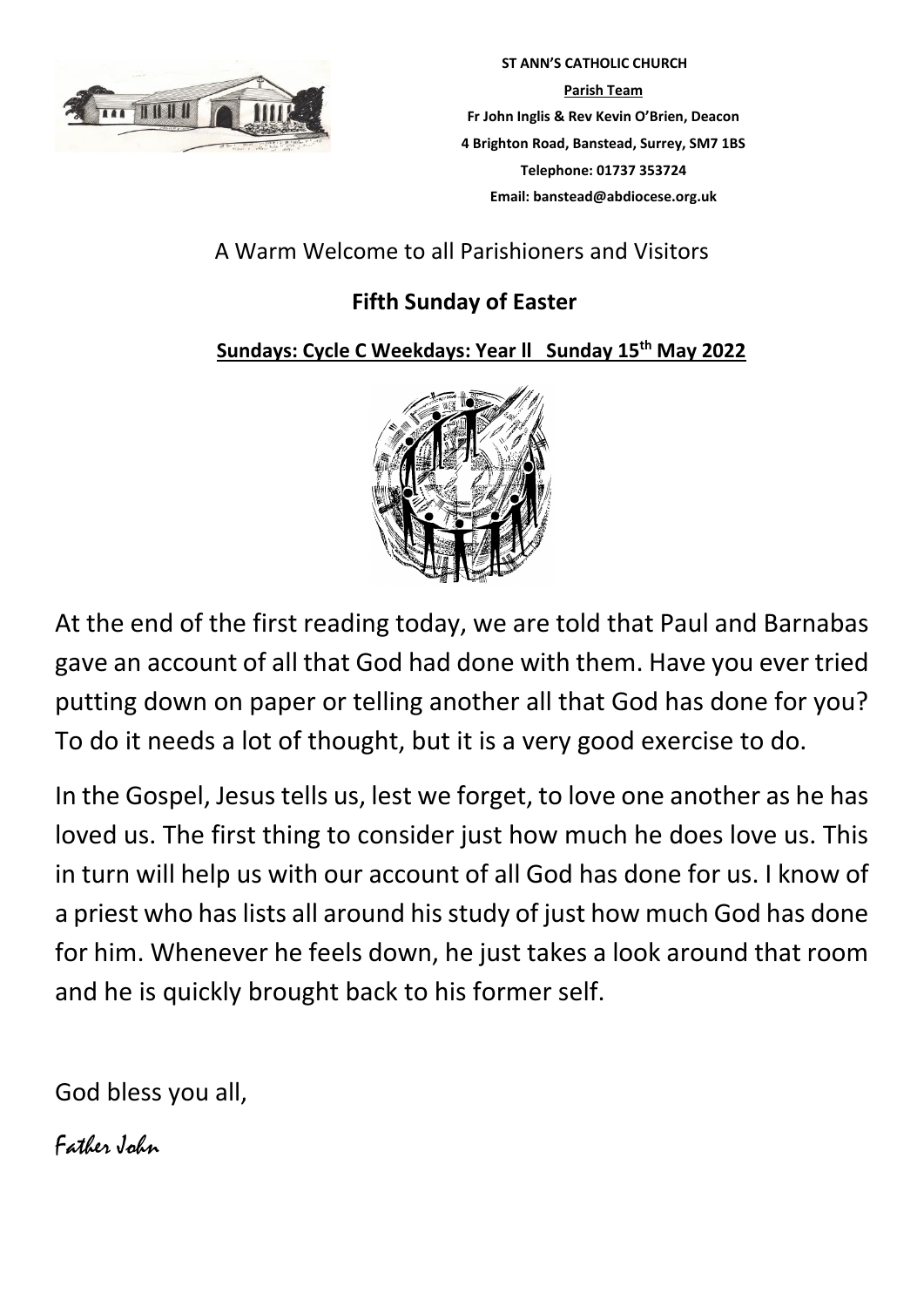### RECENTLEY DECEASED

Please pray for the repose of the soul of Maureen Goddard and Dana Dent who died last week. Please keep also in your prayer their families.

### RETURNING TO MASS AT PENTECOST - AN INVITATION FROM THE BISHOPS OF ENGLAND AND WALES

This is the bread come down from heaven (John 6:58)

Please see the article [https://www.abdiocese.org.uk/news/the](https://www.abdiocese.org.uk/news/the-sunday-obligation-returning-to-mass-at-pentecost)[sunday-obligation-returning-to-mass-at](https://www.abdiocese.org.uk/news/the-sunday-obligation-returning-to-mass-at-pentecost)[pentecost](https://www.abdiocese.org.uk/news/the-sunday-obligation-returning-to-mass-at-pentecost)

Or go to our website from the Bishops of England and wales Conference regarding the obligation of returning to Mass[.www.stannsbanstead.com](http://www.stannsbanstead.com/)

This SUNDAY 15TH MAY CHANGE TO MASS TIMES. On Sunday 15th May all Sunday Mass times will be half an hour earlier than usual. So, Mass will be at **8.00am & 9. 30am.**

## THE BANSTEAD 5 CHURCHES ARE

HOLDING A SERVICE OF CELEBRATION

HERE AT ST ANN'S AT 11.00AM with a reception in the hall afterwards. Our Bishop Richard will be at the celebration along with the Bishop of Guildford and the URC Southern Synod moderator to sign the new B5 covenant.

### **All welcome.**

### ST ANN'S SVP

The **last** collection of clothing for Gatwick Detainees Welfare Group will be this **Sunday 15 May.**

Many thanks for your support.

We put a couple of copies of the Vincentian Concern magazine in the porch for sharing among parishioners. There are articles on Spirituality, Social Justice (Nationality and Borders Bill), Youth SVP and Twinning. Views on SVP by Catholic Bishops and our own Bishop Richard Moth are also included.

### BEREAVEMENT CAFE

Are you struggling with bereavement or loss? Would it help to have someone to talk to? We have bereavement supporters trained to listen, support, and accompany people experiencing grief**. Call Joanna Stewart on 01737 355523 or Paula Thomas on 07710 099682** 

SVP FOOD COLLECTION FOR THE LOCAL FOODBANK

For the Food List: Go to our website at [http://www.stannsbanstead.comf](http://www.stannsbanstead.com/)or an updated list, or visit

[https://epsomewell.foodbank.org.uk/give-](https://epsomewell.foodbank.org.uk/give-help/donate-food/)

### [help/donate-food/](https://epsomewell.foodbank.org.uk/give-help/donate-food/)

Please place your food in the blue box in the porch.

#### MINISTRY OF CONSOLATION WEDNESDAY 18 MAY AT ST BERNADETTE'S, CRAWLEY 10AM TO 3.30PM

We are looking forward to bringing the members of the Ministry of Consolation together on this day to share ideas and build our network through getting to know each other. We will also have ongoing formation and Bishop Richard will be saying Mass and commissioning the new members of our team. If you would like to find out more, please contact

E[:simon.south@abdiocese.org.uk](mailto:simon.south@abdiocese.org.uk)

#### GRANDPARENTS DAY WEDNESDAY 8 JUNE AT WEST GRINSTEAD 11AM TO 3PM

Our Annual Pilgrimage to the Shrine at West Grinstead for Grandparents and all those who fulfil this role in so many ways. The day begins at 11am with coffee available from 10.30am. This is always a joyous day of celebration with Bishop Richard and friends from across the Diocese. Further information and sign-up details can be found on the Diocesan website under events W:

<https://www.abdiocese.org.uk/diocese/events> If you would like to find out more, please contact E[:katherine.bergin@abdiocese.org.uk](mailto:katherine.bergin@abdiocese.org.uk)

To find out about events hosted by the Diocese please visit our website events calendar W: <https://www.abdiocese.org.uk/diocese/events>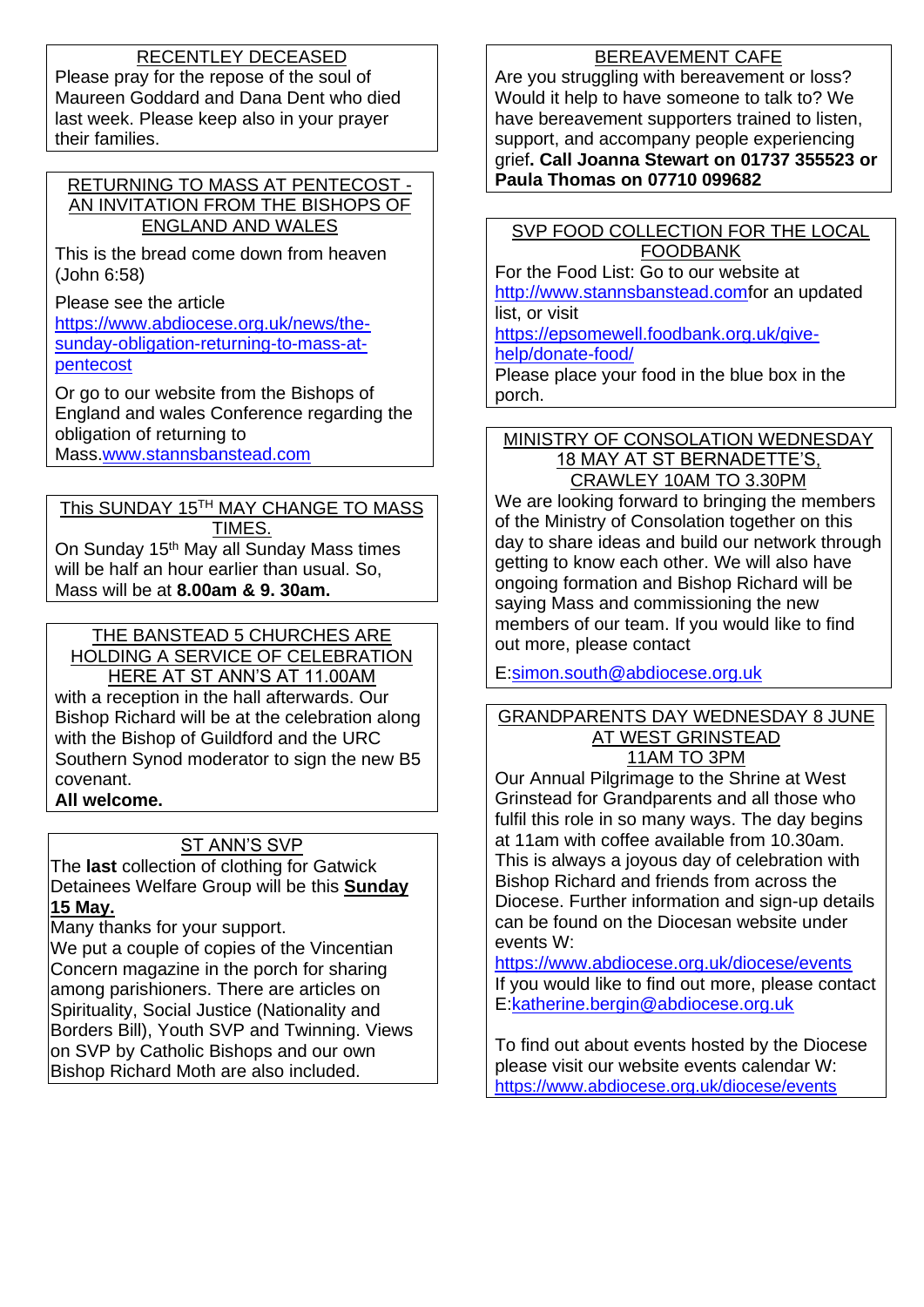### PARISH SOCIAL LIFE Parish Mass, Barbecue and Afro/Asian Lunch on **Sunday 10th July 2022.**



Many parishioners will recall the fantastically popular and hugely attended Sunday Mass and lunch held in the church gardens in the summers before Covid struck. We are delighted that this event will be held again this year on **Sunday 10th July,** starting with 10am Mass followed by lunch. Please note the date in your diaries. More details to follow over the coming weeks.

TUESDAY CLUB VOLUNTEERS NEEDED

Are you friendly and caring and want to make a difference to your local community? Come and volunteer at our sociable and fun Tuesday Club for people with dementia and their families. Every Tuesday 10am to 3pm at the United Reform Church Banstead. Help needed with setting out chairs and tables, serving refreshments, chatting, and joining in with activities. We have a relaxed atmosphere with different activities. We have a relaxed atmosphere with different activities, singing, crafts exercises, quizzes, games, talks, and general fun and laughter. Call: Clare Neal 07803 130147 Lyn Watson 07546 958229.

#### REFUGEE CRISIS COFFEE MORNING WITH BISHOP RICHARD, SATURDAY 25 JUNE AT 11.30AM.

Bishop Richard will be hosting an informal coffee morning to discuss our response to the refugee crisis, at St Gabriel's Hall, Billingshurst, RH14 9QH. Everyone is very welcome, to reserve your free place please sign up here:

[https://abdiocese.churchsuite.com/events/an0](https://abdiocese.churchsuite.com/events/an04uoxn) [4uoxn](https://abdiocese.churchsuite.com/events/an04uoxn)

#### THE DIOCESE WOULD LIKE TO FIND OUT WHAT OUR CATHOLIC COMMUNITY IS DOING TO SUPPORT REFUGEES HERE AND ABROAD.

The following short questionnaire will enable Bishop Richard and our Central Office teams to build a picture of the wonderful work being undertaken across our community, as well as highlighting possible areas of

need: <https://forms.office.com/r/mEwnrp9bgw>

### CHILDREN'S RIDDLES

- 1. What goes up and down but never moves?
- 2.I have 10 legs, 20 arms and 54 feet. What am I?

3.Which one of the witch's friends eats fastest?

### SECOND COLLECTIONS

**This Sunday 15th May** Missionary Endeavour of the Diocese (Gift Aid)

Sunday 22<sup>nd</sup> May World Communications Sunday.

| PLEASE PRAY FOR THOSE IN OUR PARISH |                         |  |  |
|-------------------------------------|-------------------------|--|--|
| <b>WHO ARE SICK</b>                 |                         |  |  |
| <b>Helen Guinness</b>               | <b>Freda Griffiths</b>  |  |  |
| Karen Murray                        | Maureen Reilly          |  |  |
| <b>Bob Graham</b>                   | Eileen Graham           |  |  |
| <b>Indira Louis</b>                 | Ashlee Rodgers          |  |  |
| Christian Requena                   | Gillian Doherty         |  |  |
| <b>Wendy Counsell</b>               | Joshua Anderson         |  |  |
| Damian Poole                        | <b>Guilherme Guedes</b> |  |  |
| Michael Monaco                      | Allan Norman            |  |  |
| Josie Monaco                        | <b>Edmund Louis</b>     |  |  |
| Helen Kershaw                       | Michael Ashman          |  |  |
| Jane Scargill                       | <b>Jake Brauer</b>      |  |  |
| Jonathan Lewis                      | <b>Susan Smith</b>      |  |  |
| <b>Cyrus Pascoe</b>                 | Peter Baikie            |  |  |
| David Ibbs                          | <b>Arthur Harding</b>   |  |  |
| Amy Grey                            | <b>Stephen Martin</b>   |  |  |
| Angela MacDonald                    | Sean Gilligan           |  |  |
| Gillian Wooldridge                  | <b>Spencer Thorpe</b>   |  |  |
| <b>Catherine Roberts</b>            | James Joseph            |  |  |
| <b>Trish Nathan</b>                 | <b>Cathy Paxton</b>     |  |  |
| Donato Marchese                     |                         |  |  |